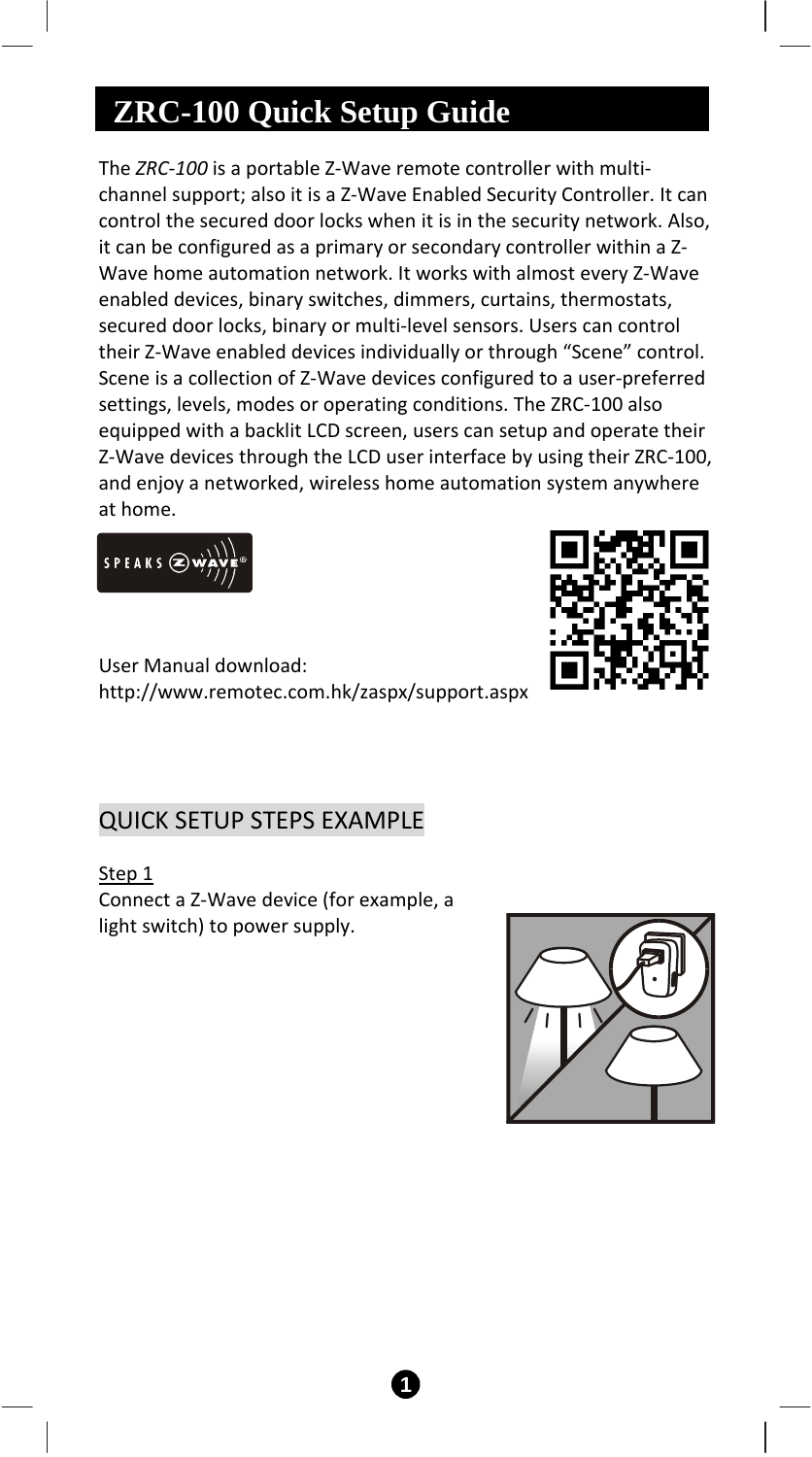#### Step 2

| <b>Step</b> | Setup Key                                                                                                               | <b>LCD Indication</b>                                                                                                                                                                                                            |
|-------------|-------------------------------------------------------------------------------------------------------------------------|----------------------------------------------------------------------------------------------------------------------------------------------------------------------------------------------------------------------------------|
| i)          | Press and hold $\blacktriangleleft \blacktriangleright$ keys<br>simultaneously for 3<br>seconds under the<br>Home page. | <b>CILL</b><br>Home<br>Device<br>$\mathbf{r}$<br>Scene<br>$\geq$<br>Comfort<br>><br>OK to Enter<br>Ų<br>Setup<br><b>CILL</b><br><b>Add Device</b><br>$\geq$<br>Delete Device<br>><br>Add to Scene<br>$\mathbf{r}$<br>OK to Enter |
| ii)         | Select "Add Device"                                                                                                     | 4111<br>Setup<br><b>Add Device</b><br>$\geq$<br><b>Delete Device</b><br>$\mathbf{r}$<br>Add to Scene<br>$\geq$<br>OK to Enter                                                                                                    |
| iii)        | OK<br>key to add<br>Press<br>the device into Z-Wave<br>network.                                                         | Add Device<br><b>CITE</b><br>Press PROG on target<br>>>>>                                                                                                                                                                        |
| iv)         | Press the program<br>button on the target<br>device.                                                                    | Add Device<br>ga a a<br>Press PROG on target<br>>>>><br>Saving Data<br>IJ<br>Add Device<br><b>CILL</b><br>Press PROG on target<br>>>>><br>OK                                                                                     |

**2**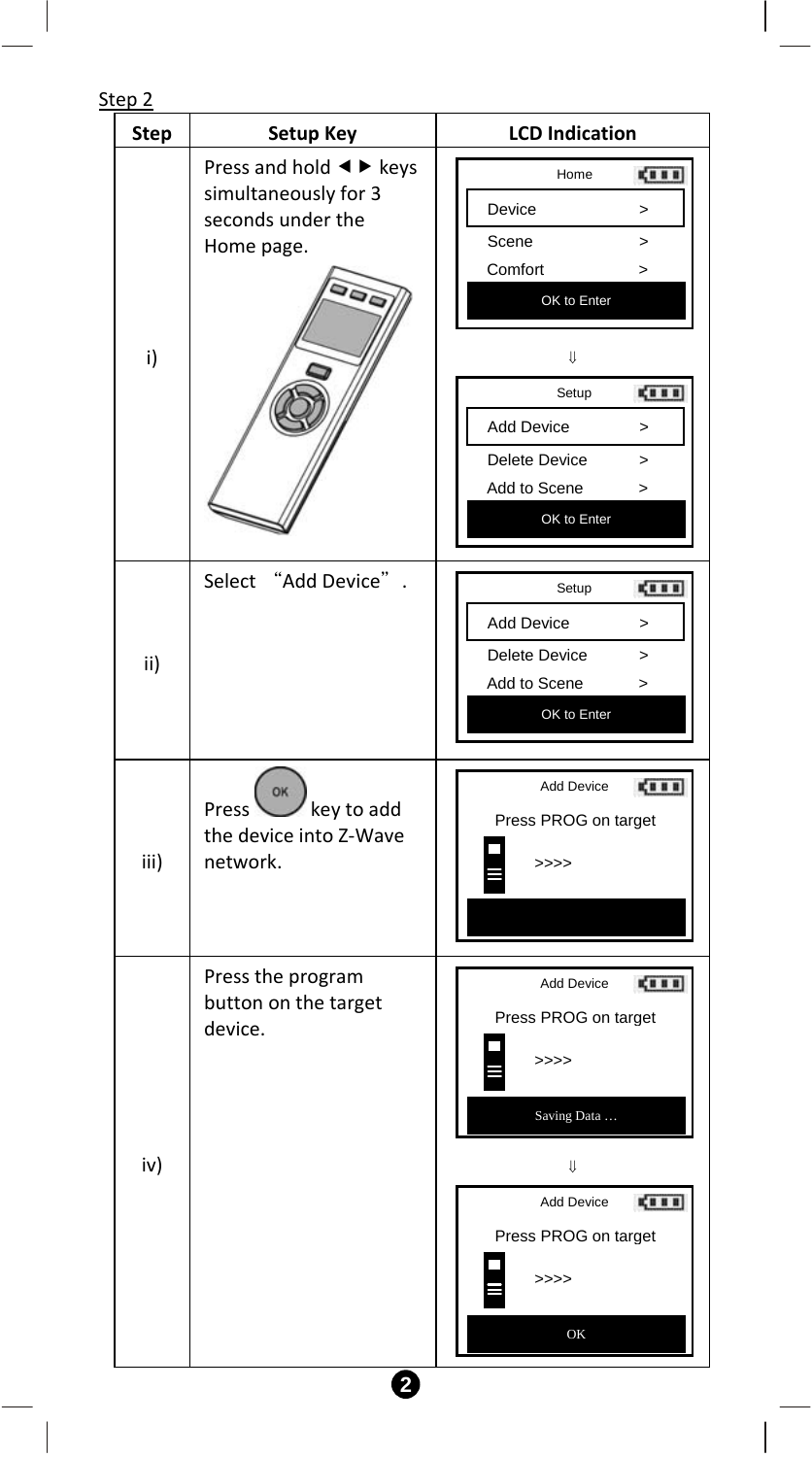

*If you can't add your Z-Wave device, this device might have been included in another Z-Wave network. In this case, please delete this device following the steps in the [Deleting Device from the Network] section then add this device again.* 

#### Step 3

After adding devices to your ZRC‐100, you can turn the device using the corresponding Device Control function.

| Step | Setup Key                                                                                                                                                                                                                                                                  | <b>LCD</b> Indication                                                                                                                                                                                 |
|------|----------------------------------------------------------------------------------------------------------------------------------------------------------------------------------------------------------------------------------------------------------------------------|-------------------------------------------------------------------------------------------------------------------------------------------------------------------------------------------------------|
| i)   | "Device" and<br>Select<br>OK<br>key to<br>press<br>confirm.<br>A corresponding Device<br>control page will be<br>displayed.                                                                                                                                                | <b>CILL</b><br>Home<br>Device<br>><br>Scene<br>><br>Comfort<br>$\geq$<br>OK to Enter<br>U<br>gi i i<br>Devices List<br>Switch 001<br>Off<br>Dimmer 002<br>Off<br>Curtain 003<br>Off<br>◀ Off and On ▶ |
| ii)  | For on/off switches,<br>press $\blacktriangleright$ key to turn on<br>the device and $\blacktriangleleft$ key<br>to turn off the device.                                                                                                                                   | <b>CILL</b><br>Devices List<br>Switch 001<br>Off<br>Dimmer 002<br>Off<br>Curtain 003<br>Off<br>◀ Off and On ▶                                                                                         |
| iii) | For dimmer device,<br>Press and hold the I<br>key to adjust the<br>dimming value then<br>release the key to<br>increase the dimmer<br>intensity.<br>Press and hold the<br>key to adjust the<br>dimming value then<br>release the key to<br>reduce the dimmer<br>intensity. | <b>CILL</b><br>Devices List<br>Switch 001<br>Off<br>Dimmer 002<br>Off<br>Curtain 003<br>Off<br>◀ Off and On ▶                                                                                         |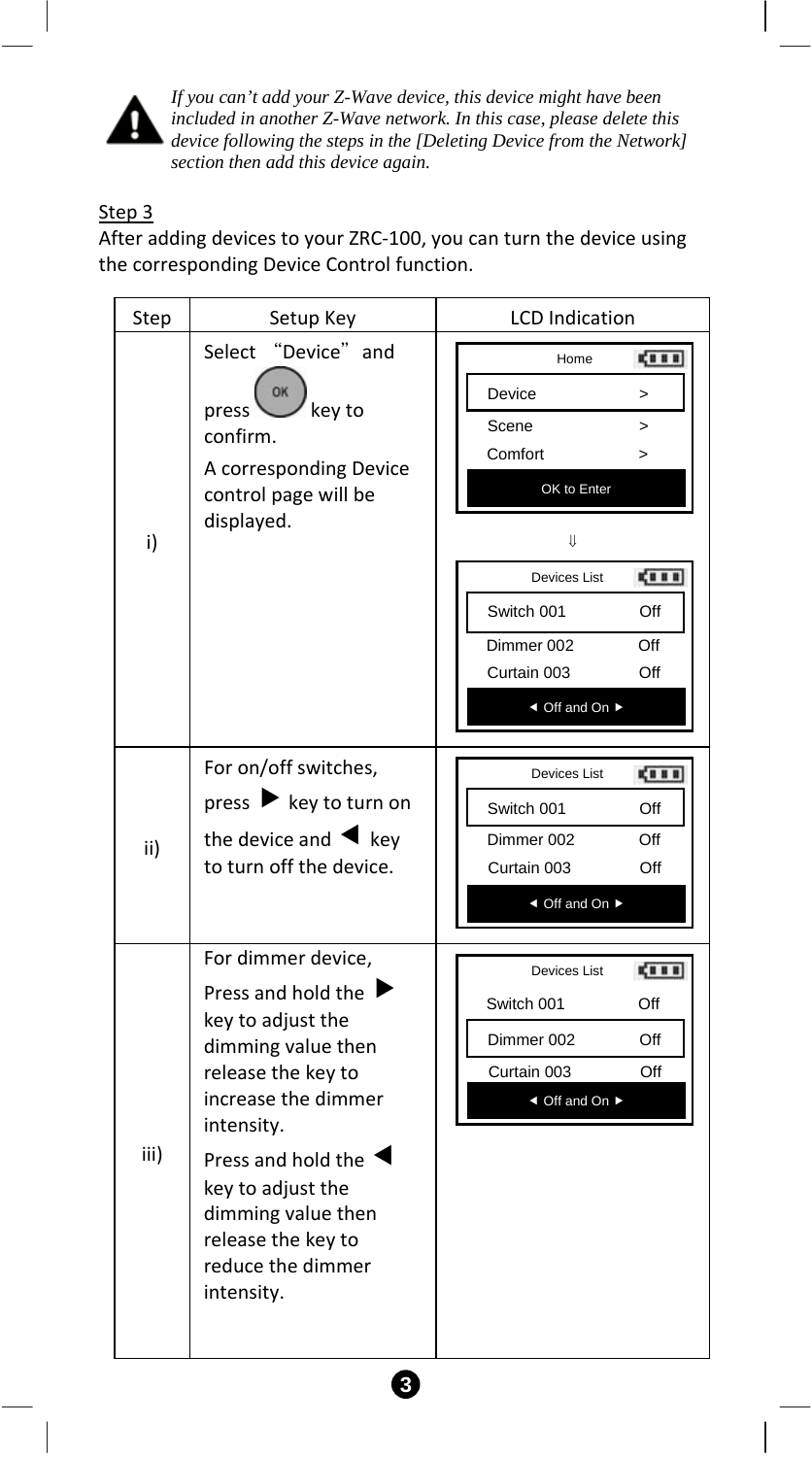

*Note 1: The screen will display LOCK /UNLK if this is a secured door lock device.* 

*Note 2: You can rename your device, please refer to user manual [step of B6 - Device Config.].*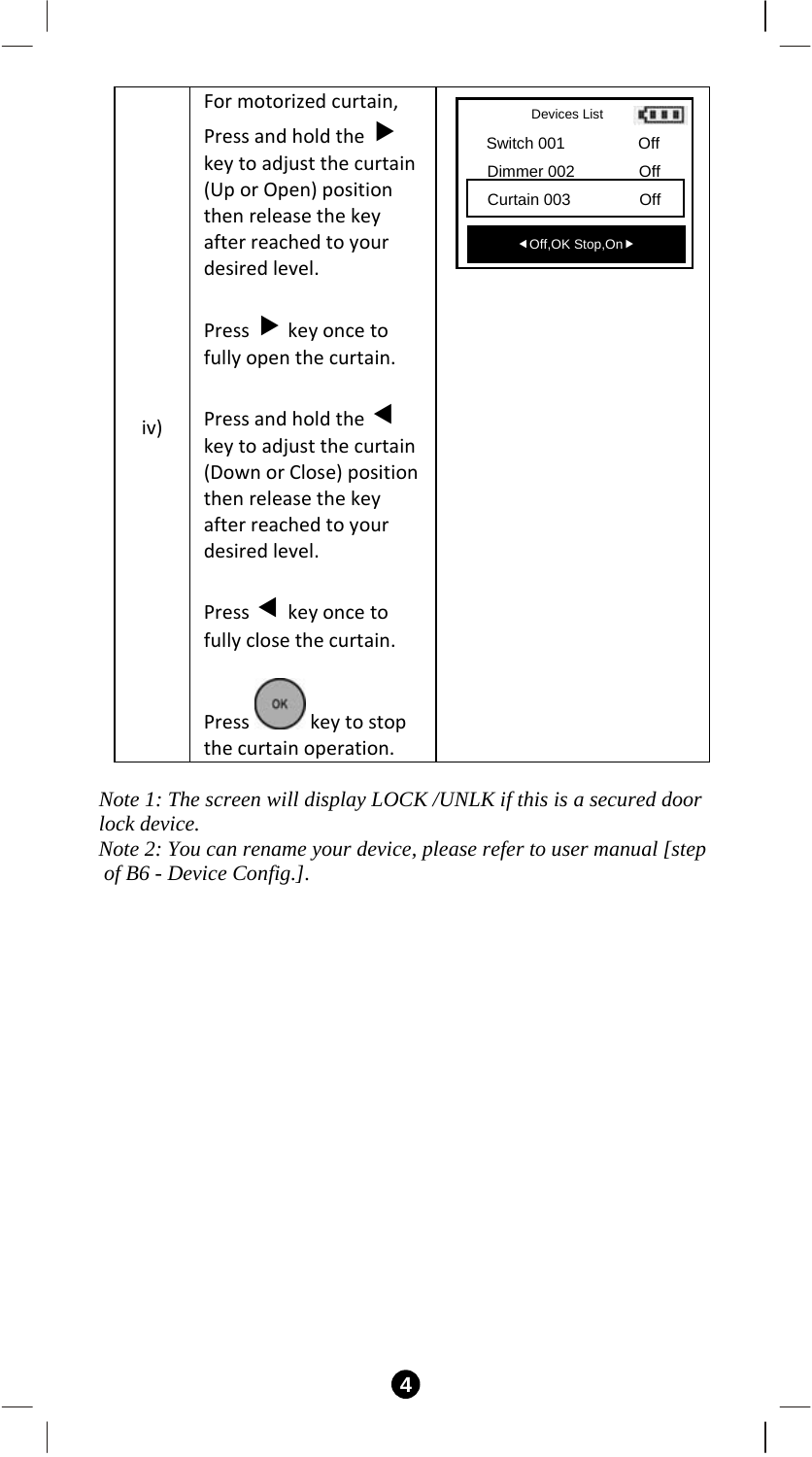# ZRC‐100 USER INTERFACE LAYOUT

| Control<br>menu | <sub>or</sub> | • Press ▲ or ▼ keys to select control category.<br>• Press BACK key to go back to previous page.<br>• Press and hold BACK key for 2 seconds to go<br>back to root menu. |
|-----------------|---------------|-------------------------------------------------------------------------------------------------------------------------------------------------------------------------|
| Home (A1)       |               |                                                                                                                                                                         |

Device (A2) Scene (A3) Comfort (A4) Sensor (A5) All Off (A6) Devices List (A2.1) Scenes List (A3.1) Comforts List (A4.1) Sensors List (A5.1)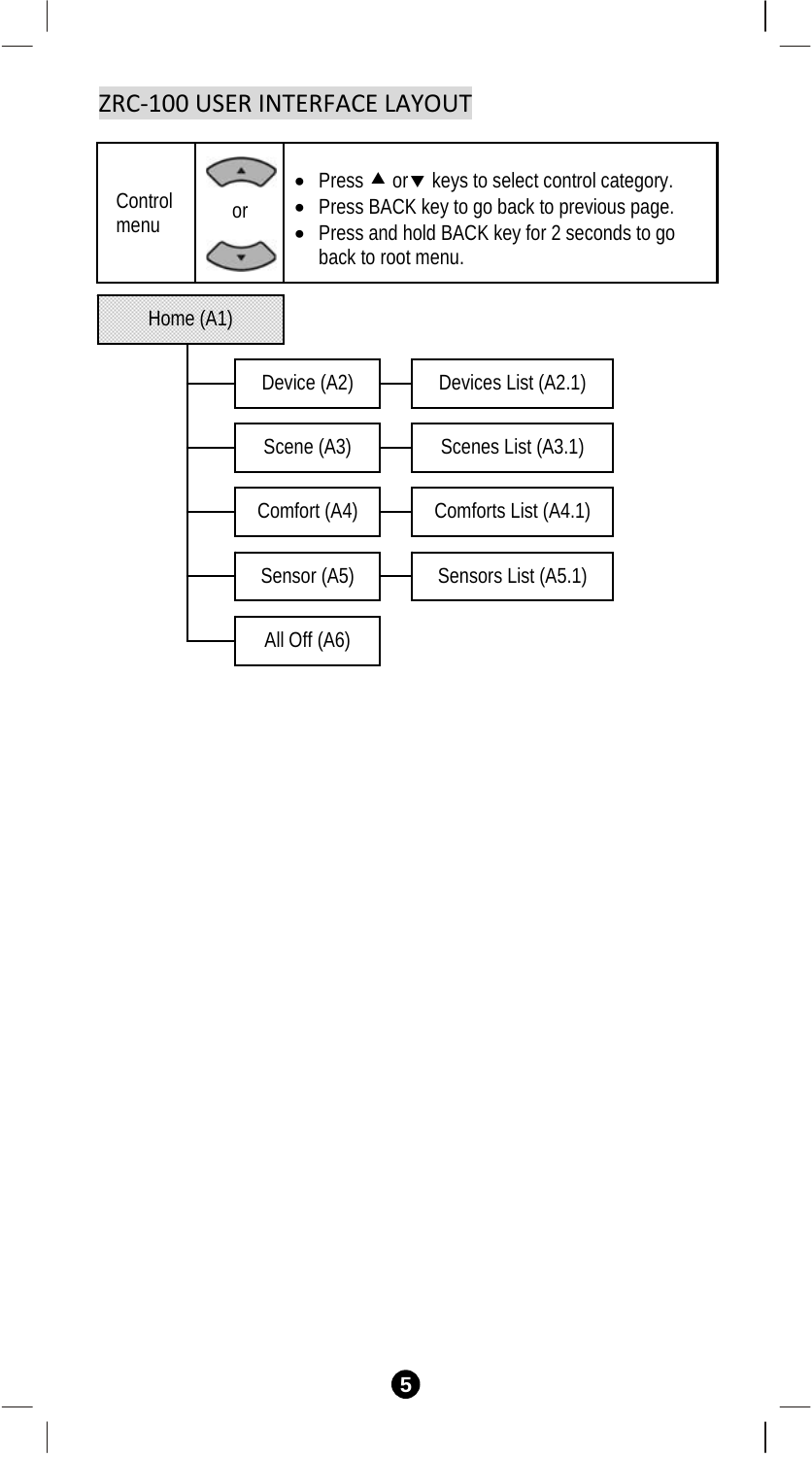| Setup<br>menu |  |  | • Press and hold $\blacktriangleleft$ $\blacktriangleright$ keys simultaneously for 3<br>seconds to enter Setup menu.<br>• Press BACK key to go back to previous page.<br>• Press and hold BACK key for 2 seconds to go<br>back to root menu. |
|---------------|--|--|-----------------------------------------------------------------------------------------------------------------------------------------------------------------------------------------------------------------------------------------------|
|---------------|--|--|-----------------------------------------------------------------------------------------------------------------------------------------------------------------------------------------------------------------------------------------------|



**6**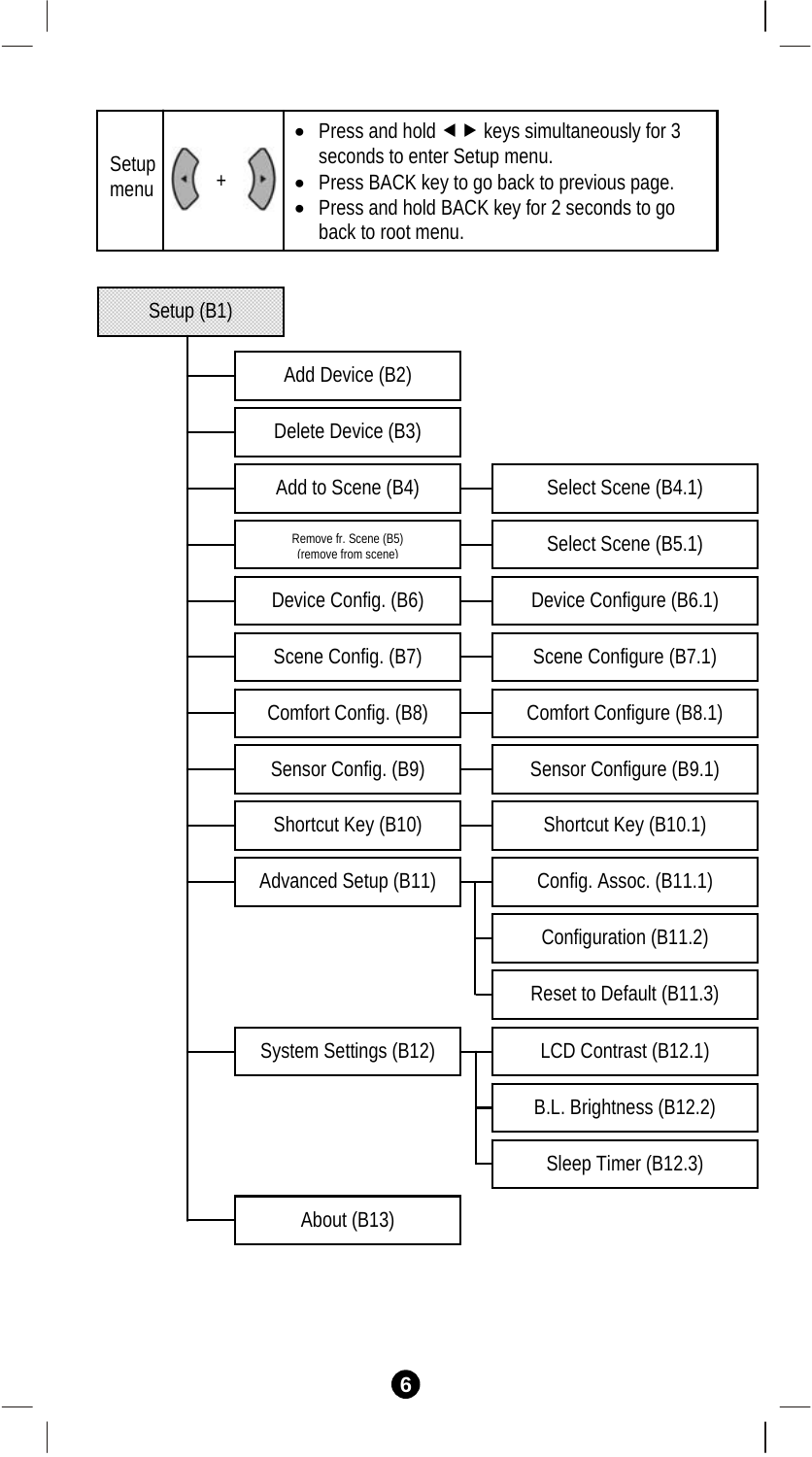| <b>Network</b> |  | • Press and hold $\blacktriangle \blacktriangledown$ keys simultaneously for 3<br>seconds to enter Network Setup menu. |
|----------------|--|------------------------------------------------------------------------------------------------------------------------|
| Setup          |  | • Press BACK key to go back to previous page.                                                                          |
| menu           |  | • Press and hold BACK key for 2 seconds to go                                                                          |
|                |  | back to root menu.                                                                                                     |



### FREQUENTLY ASKED QUESTIONS

- **Q If my Z‐Wave devices had already added into my Z‐Wave gateway (primary controller) network, what should I do for my ZRC‐100? How to copy my scenes settings to my ZRC‐100?**
- A Your ZRC-100 can act as a secondary controller with network information about other devices and scenes setting acquired from your gateway (primary controller).

Please refer to user manual with below steps:

- i) ZRC-100 should enter the "Learning Mode" [step of C1] (Replicating All Network and Device Information from a Primary Controller to your ZRC‐100), for details please refer to ZRC‐100 user manual.
- ii) Make sure the gateway scenes were mapped to your Scene ID number and activated event for Scene Controller. You may need to setup the trigger settings on gateway before next steps.

**7**